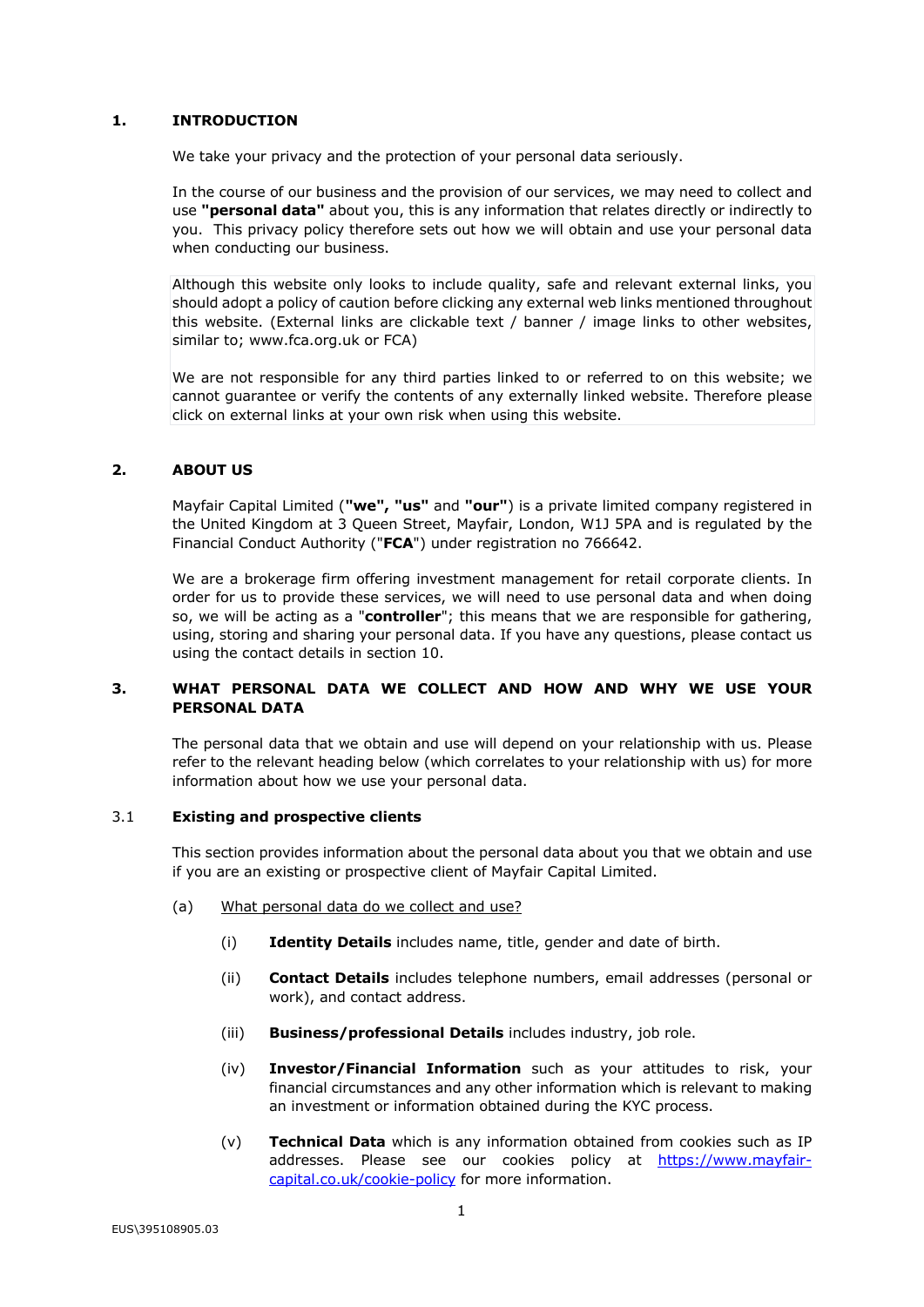- (vi) **Correspondence** which includes any correspondence with us or data obtained through emails, meetings or telephone calls.
- (vii) **Marketing Data** includes your marketing preferences in relation to receiving marketing communications from us and (if relevant) third parties.

We do not collect any of your special category data; this is any information relating to your health or medical records, genetic or biometric data, criminal convictions, sex life, sexual orientation, racial or ethnic origin, political opinions, religious or philosophical beliefs, trade union membership) or criminal convictions data.

(b) How do we collect your personal data?

We may collect your personal data:

- (i) directly from you
- (ii) via our website
- (iii) via third parties such as Experian or Compliance Assist
- (iv) during any form of communications or correspondence with us
- (v) from third parties who might introduce or refer clients to us or who provide us with details of prospective clients. Please note that where we have received your personal data from a third party, we ensure that any applicable relevant and applicable consents have been sought and granted;
- (vi) via publicly available sources such as internet search engines or companies house
- (vii) via cookies on our website
- (viii) from our regulators the FCA
- (ix) from professional advisors including external legal advisors.
- (c) For what purpose do we use your personal data and who do we share it with?

We process your personal data for a number of different purposes and under data protection laws, we must have a "lawful basis" to do so. We rely on the following 'lawful bases' when processing your personal data:

- (i) we need to use your personal data to enter into or perform our agreement with you, for example, in order to fulfil our obligations to you as a client;
- (ii) we or a third party have a legitimate business interest to use your personal data and your interests and fundamental rights do not override those interests. In all such circumstances, we will always consider your rights to privacy and carry out a balancing exercise to ensure that our legitimate business interest does not cause you harm or override your own right to privacy;
- (iii) we need to process your data for compliance with our legal or regulatory obligations as a regulated FCA entity; or
- (iv) we have your consent.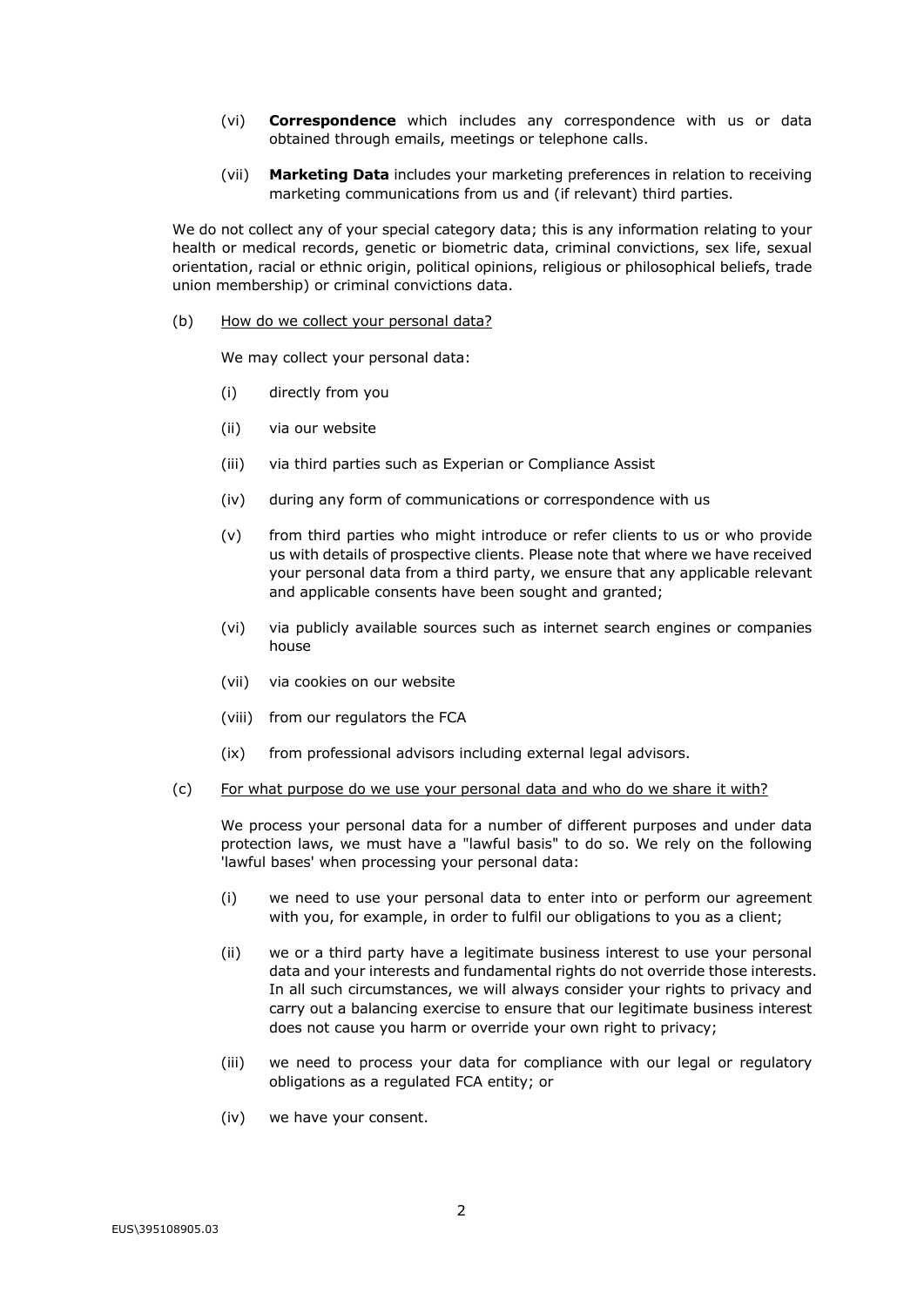Please see below for further details of the different ways we use your personal data, the lawful bases we rely on when doing so and details of whom we may share your personal data with

| <b>Purpose for</b><br>processing your<br>personal data                                                                                                                                                                                                                                                                                                | <b>Legal basis for</b><br>processing your<br>personal data                                                                                                                                                                                                                                                                                                                                                                                            | With whom do we<br>share your personal<br>data                                                                                                                                                                                                                                                                                                                                                                                                                                                                                                                                                                                                                           |
|-------------------------------------------------------------------------------------------------------------------------------------------------------------------------------------------------------------------------------------------------------------------------------------------------------------------------------------------------------|-------------------------------------------------------------------------------------------------------------------------------------------------------------------------------------------------------------------------------------------------------------------------------------------------------------------------------------------------------------------------------------------------------------------------------------------------------|--------------------------------------------------------------------------------------------------------------------------------------------------------------------------------------------------------------------------------------------------------------------------------------------------------------------------------------------------------------------------------------------------------------------------------------------------------------------------------------------------------------------------------------------------------------------------------------------------------------------------------------------------------------------------|
| To discuss new client<br>onboarding                                                                                                                                                                                                                                                                                                                   | We need to use your<br>$\bullet$<br>personal data to take<br>steps to enter into an<br>agreement with you                                                                                                                                                                                                                                                                                                                                             | Service providers<br>$\bullet$<br>and agents<br>(including their<br>subcontractors)<br>such as IT suppliers,<br>finance document<br>management<br>providers and<br>software and<br>platform providers<br>Third party<br>$\bullet$<br>compliance entity<br>Professional third<br>$\bullet$<br>parties such as<br>lawyers and<br>auditors<br>Our regulator the<br>٠<br><b>FCA</b><br>Selected third<br>$\bullet$<br>parties in<br>connection with the<br>sale, transfer or<br>disposal of our<br>business                                                                                                                                                                  |
| Client relationship<br>activities such as<br>administration and<br>management; billing;<br>conflict and KYC;<br>undertaking money<br>laundering, financial and<br>credit checks and for<br>fraud and crime<br>prevention and detection<br>purposes; general<br>correspondence and<br>support queries and to<br>resolve any complaints<br>you may have | We need to use your<br>$\bullet$<br>personal data to<br>perform the<br>agreement we have<br>with you<br>For our legitimate<br>$\bullet$<br>business interests (to<br>correspond with our<br>clients we need to<br>use your personal<br>data for our<br>legitimate business<br>interests (to send you<br>communications and<br>updates and invoices<br>and ensure that<br>complaints are<br>handled<br>appropriately)<br>We have a legal<br>obligation | Service providers<br>$\bullet$<br>and agents<br>(including their<br>subcontractors)<br>such as IT suppliers,<br>finance document<br>management<br>providers and<br>software and<br>platform providers<br>Third party<br>$\bullet$<br>compliance entity<br>Experian or<br>$\bullet$<br>Compliance Assist<br>Professional third<br>$\bullet$<br>parties such as<br>lawyers and<br>auditors<br>Any third party in<br>$\bullet$<br>order to meet our<br>legal and regulatory<br>obligations,<br>including statutory<br>or regulatory<br>reporting, or the<br>detection or<br>prevention of<br>unlawful acts.<br>Government<br>$\bullet$<br>departments where<br>reporting is |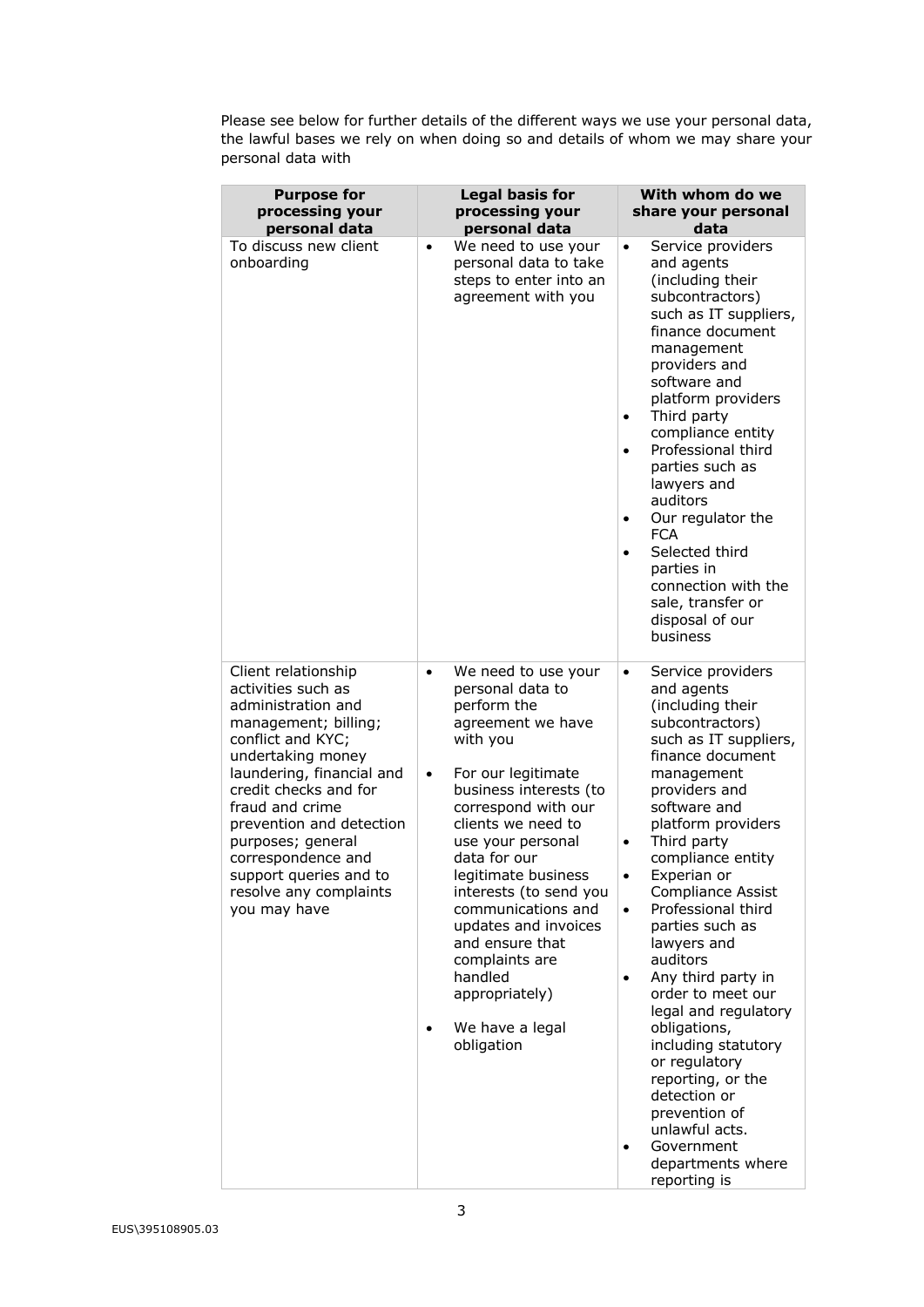| <b>Purpose for</b><br>processing your<br>personal data                                                                                                                                                                                              | <b>Legal basis for</b><br>processing your<br>personal data                                                                                                                                                                                                                                            | With whom do we<br>share your personal<br>data                                                                                                                                                                                                                                                                                                                                                                                                                                                                  |
|-----------------------------------------------------------------------------------------------------------------------------------------------------------------------------------------------------------------------------------------------------|-------------------------------------------------------------------------------------------------------------------------------------------------------------------------------------------------------------------------------------------------------------------------------------------------------|-----------------------------------------------------------------------------------------------------------------------------------------------------------------------------------------------------------------------------------------------------------------------------------------------------------------------------------------------------------------------------------------------------------------------------------------------------------------------------------------------------------------|
|                                                                                                                                                                                                                                                     |                                                                                                                                                                                                                                                                                                       | mandatory under<br>applicable law.<br>Police or law<br>$\bullet$<br>enforcement<br>agencies<br>Our regulator the<br>$\bullet$<br><b>FCA</b><br>Selected third<br>$\bullet$<br>parties in<br>connection with the<br>sale, transfer or<br>disposal of our<br>business                                                                                                                                                                                                                                             |
| To improve the quality of<br>our services and website<br>and carry out<br>software/security and<br>service compatibility and<br>improvements                                                                                                        | We have a legitimate<br>business interest (to<br>determine our customer<br>base, to improve our<br>products and services<br>and to develop our<br>business)                                                                                                                                           | Service providers<br>$\bullet$<br>and agents<br>(including their<br>subcontractors)<br>such as IT suppliers,<br>finance document<br>management<br>providers and<br>software and<br>platform providers<br>Third party<br>$\bullet$<br>compliance entity<br>Professional third<br>$\bullet$<br>parties such as<br>lawyers and<br>auditors<br>Our regulator the<br>$\bullet$<br><b>FCA</b><br>Selected third<br>$\bullet$<br>parties in<br>connection with the<br>sale, transfer or<br>disposal of our<br>business |
| To administer and<br>protect our business and<br>keep our products<br>working, safe and secure<br>(by troubleshooting, data<br>analysis, testing, system<br>maintenance and<br>monitoring and<br>addressing other<br>security/technical<br>issues). | We have a legitimate<br>$\bullet$<br>business interest (to<br>take all necessary<br>measures to protect<br>and uphold our<br>systems, carry out<br>investigations to<br>prevent security<br>issues)<br>We have a legal<br>obligation to ensure<br>the security of<br>personal data and our<br>systems | Service providers<br>$\bullet$<br>and agents<br>(including their<br>subcontractors)<br>such as IT suppliers,<br>finance document<br>management<br>providers and<br>software and<br>platform providers<br>Third party<br>$\bullet$<br>compliance entity<br>Professional third<br>$\bullet$<br>parties such as<br>lawyers and<br>auditors<br>Our regulator the<br>$\bullet$<br><b>FCA</b><br>Selected third<br>$\bullet$<br>parties in<br>connection with the                                                     |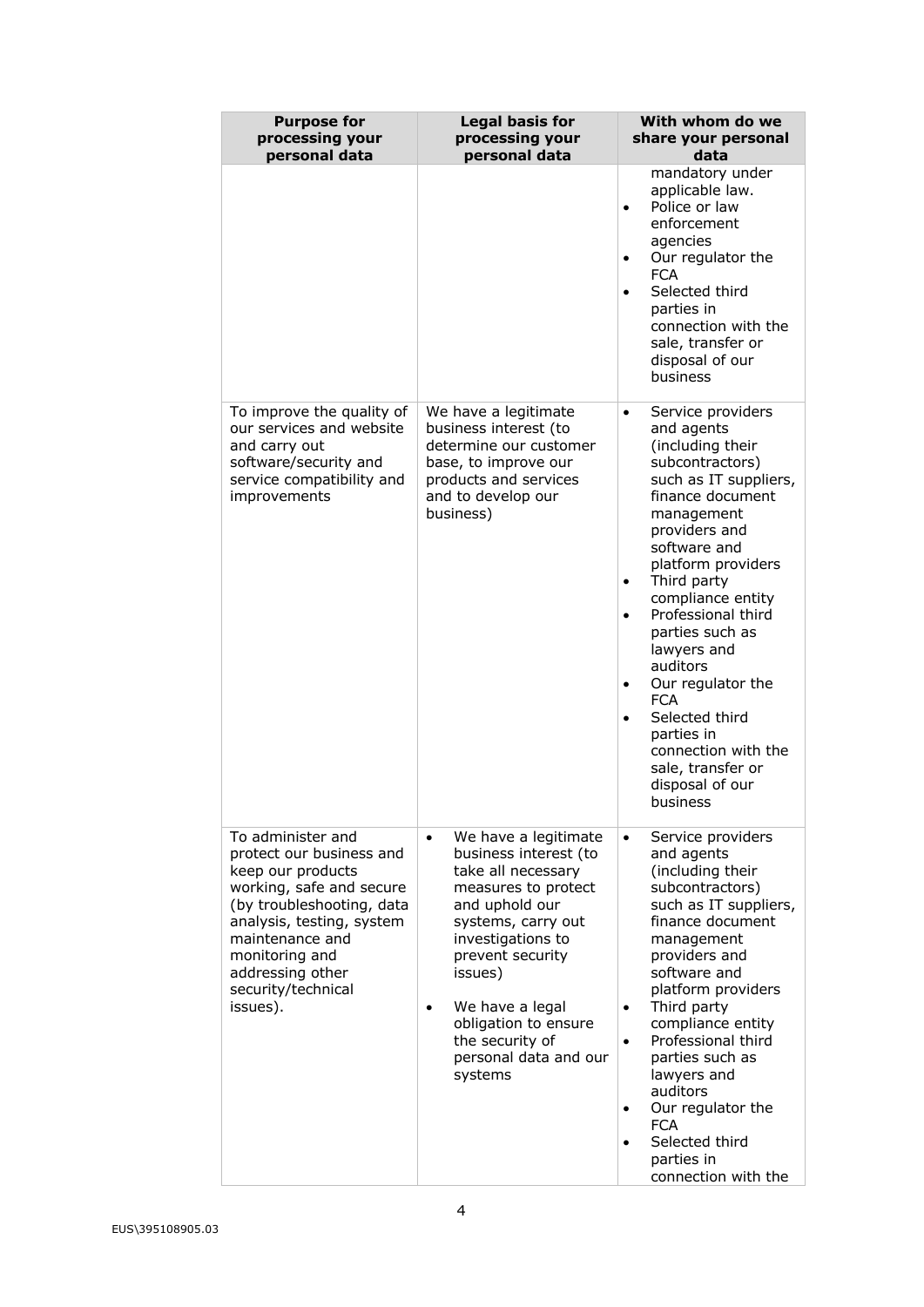| <b>Purpose for</b><br>processing your<br>personal data                                                                                                             | <b>Legal basis for</b><br>processing your<br>personal data                                                                                                                                                                | With whom do we<br>share your personal<br>data                                                                                                                                                                                                                                                                                                                                                                                                                                                                                                                                                                                                     |
|--------------------------------------------------------------------------------------------------------------------------------------------------------------------|---------------------------------------------------------------------------------------------------------------------------------------------------------------------------------------------------------------------------|----------------------------------------------------------------------------------------------------------------------------------------------------------------------------------------------------------------------------------------------------------------------------------------------------------------------------------------------------------------------------------------------------------------------------------------------------------------------------------------------------------------------------------------------------------------------------------------------------------------------------------------------------|
|                                                                                                                                                                    |                                                                                                                                                                                                                           | sale, transfer or<br>disposal of our<br>business                                                                                                                                                                                                                                                                                                                                                                                                                                                                                                                                                                                                   |
| To comply with<br>applicable laws and our<br>regulated obligations,<br>court orders,<br>government and law<br>enforcement agencies'<br>requests.                   | We have a legitimate<br>$\bullet$<br>business interest to<br>comply with law<br>enforcement<br>agencies' requests<br>and assist with the<br>prevention/detection<br>of criminal activity<br>We have a legal<br>obligation | Professional third<br>$\bullet$<br>parties such as<br>auditors, lawyers<br>and tax advisers<br>Selected third<br>$\bullet$<br>parties in<br>connection with the<br>sale, transfer or<br>disposal of our<br>business<br>Any third party in<br>$\bullet$<br>order to meet our<br>legal and regulatory<br>obligations,<br>including statutory<br>or regulatory<br>reporting, or the<br>detection or<br>prevention of<br>unlawful acts.<br>Government<br>$\bullet$<br>departments where<br>reporting is<br>mandatory under<br>applicable law.<br>Our regulator the<br>$\bullet$<br><b>FCA</b><br>Police or law<br>$\bullet$<br>enforcement<br>agencies |
| To carry out marketing<br>activities or send you<br>marketing information<br>about our services.                                                                   | We have your<br>$\bullet$<br>consent<br>We have a legitimate<br>business interest<br>(marketing)                                                                                                                          | Service providers<br>$\bullet$<br>and agents<br>(including their<br>subcontractors)<br>such as IT suppliers,<br>document<br>management<br>providers<br>Marketing agencies<br>$\bullet$<br>Introducers<br>$\bullet$<br>Selected third<br>$\bullet$<br>parties in<br>connection with the<br>sale, transfer or<br>disposal of our<br>business                                                                                                                                                                                                                                                                                                         |
| For general business<br>management and<br>operation purposes such<br>as business<br>management,<br>accounting,<br>administration, planning,<br>analysis and audits | We have a legitimate<br>$\bullet$<br>business interest<br>(business<br>administration and<br>operations)<br>We have a legal<br>٠<br>obligation                                                                            | Service providers<br>$\bullet$<br>and agents<br>(including their<br>subcontractors)<br>such as IT suppliers,<br>finance and<br>payment processing<br>providers, document                                                                                                                                                                                                                                                                                                                                                                                                                                                                           |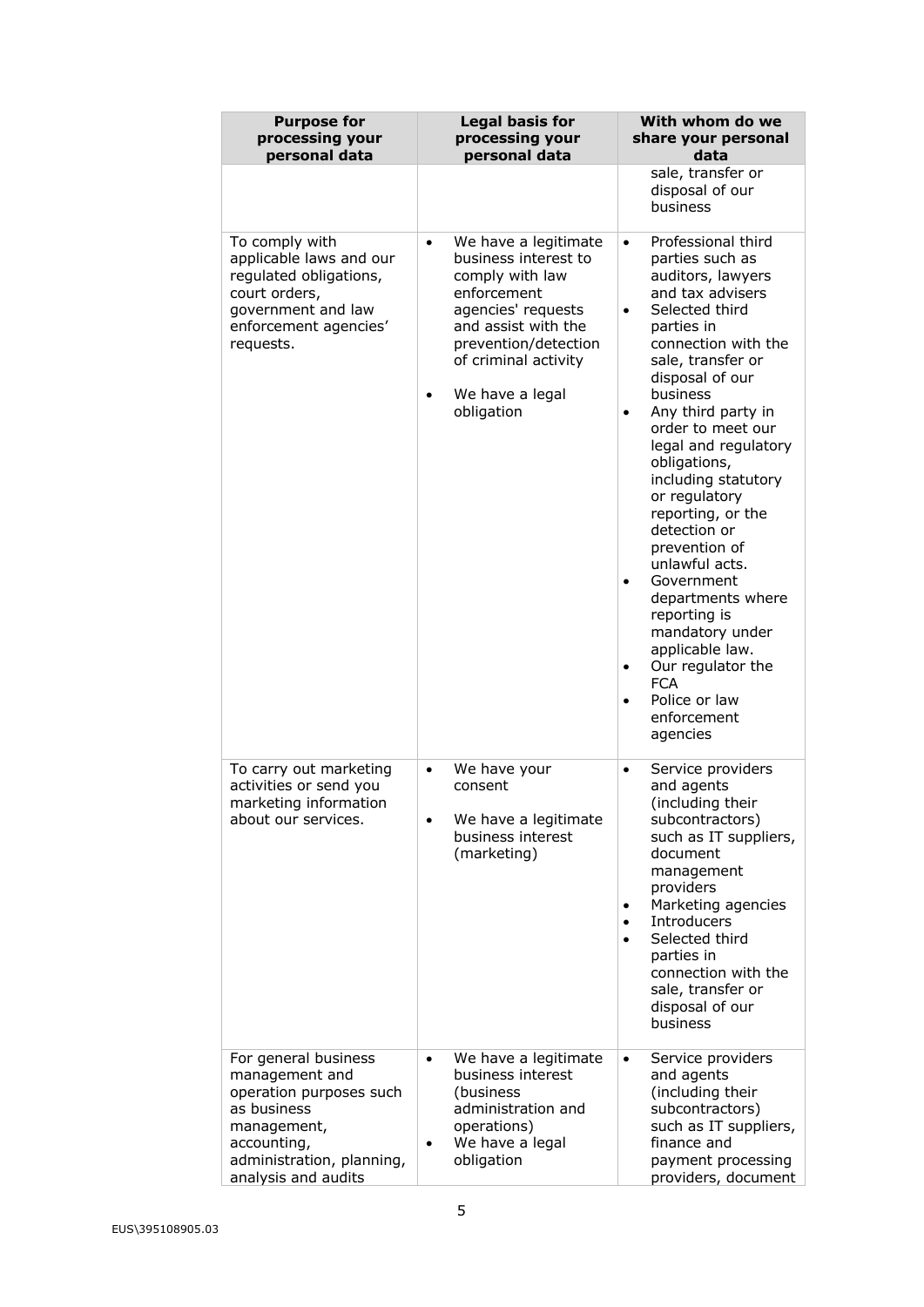| <b>Purpose for</b><br>processing your<br>personal data                                                                                | <b>Legal basis for</b><br>processing your<br>personal data                                                                             | With whom do we<br>share your personal<br>data                                                                                                                                                                                                                                                                                                                                                                                                                                                                          |
|---------------------------------------------------------------------------------------------------------------------------------------|----------------------------------------------------------------------------------------------------------------------------------------|-------------------------------------------------------------------------------------------------------------------------------------------------------------------------------------------------------------------------------------------------------------------------------------------------------------------------------------------------------------------------------------------------------------------------------------------------------------------------------------------------------------------------|
|                                                                                                                                       |                                                                                                                                        | management<br>providers and<br>software and<br>platform providers<br>Third party<br>٠<br>compliance entity<br>Professional third<br>$\bullet$<br>parties such as<br>actuaries, auditors,<br>lawyers and tax<br>advisers<br>Selected third<br>$\bullet$<br>parties in<br>connection with the<br>sale, transfer or<br>disposal of our<br>business<br>Our regulator the<br>٠<br><b>FCA</b>                                                                                                                                 |
| To exercise and/or<br>defend our legal rights                                                                                         | We have a legitimate<br>$\bullet$<br>business interest (to<br>exercise and/or<br>defend legal rights)<br>We have a legal<br>obligation | Professional third<br>$\bullet$<br>parties such as<br>auditors, lawyers<br>and tax advisers<br>Selected third<br>$\bullet$<br>parties in<br>connection with the<br>sale, transfer or<br>disposal of our<br>business<br>Any third party in<br>order to meet our<br>legal and regulatory<br>obligations,<br>including statutory<br>or regulatory<br>reporting, or the<br>detection or<br>prevention of<br>unlawful acts.<br>Our regulator the<br>٠<br><b>FCA</b><br>Police or law<br>$\bullet$<br>enforcement<br>agencies |
| In connection with a<br>business transaction<br>such as merger,<br>restructuring or sale of<br>the business or business<br>strategies | We have a legitimate<br>business interest<br>(business administration<br>and operations)                                               | Professional third<br>$\bullet$<br>parties such as<br>auditors, lawyers<br>and tax advisers<br>Selected third<br>$\bullet$<br>parties in<br>connection with the<br>sale, transfer or<br>disposal of our<br>business                                                                                                                                                                                                                                                                                                     |

Please note that we will keep your personal data confidential and will only share it (in the ways described above) where necessary. When we appoint third party service providers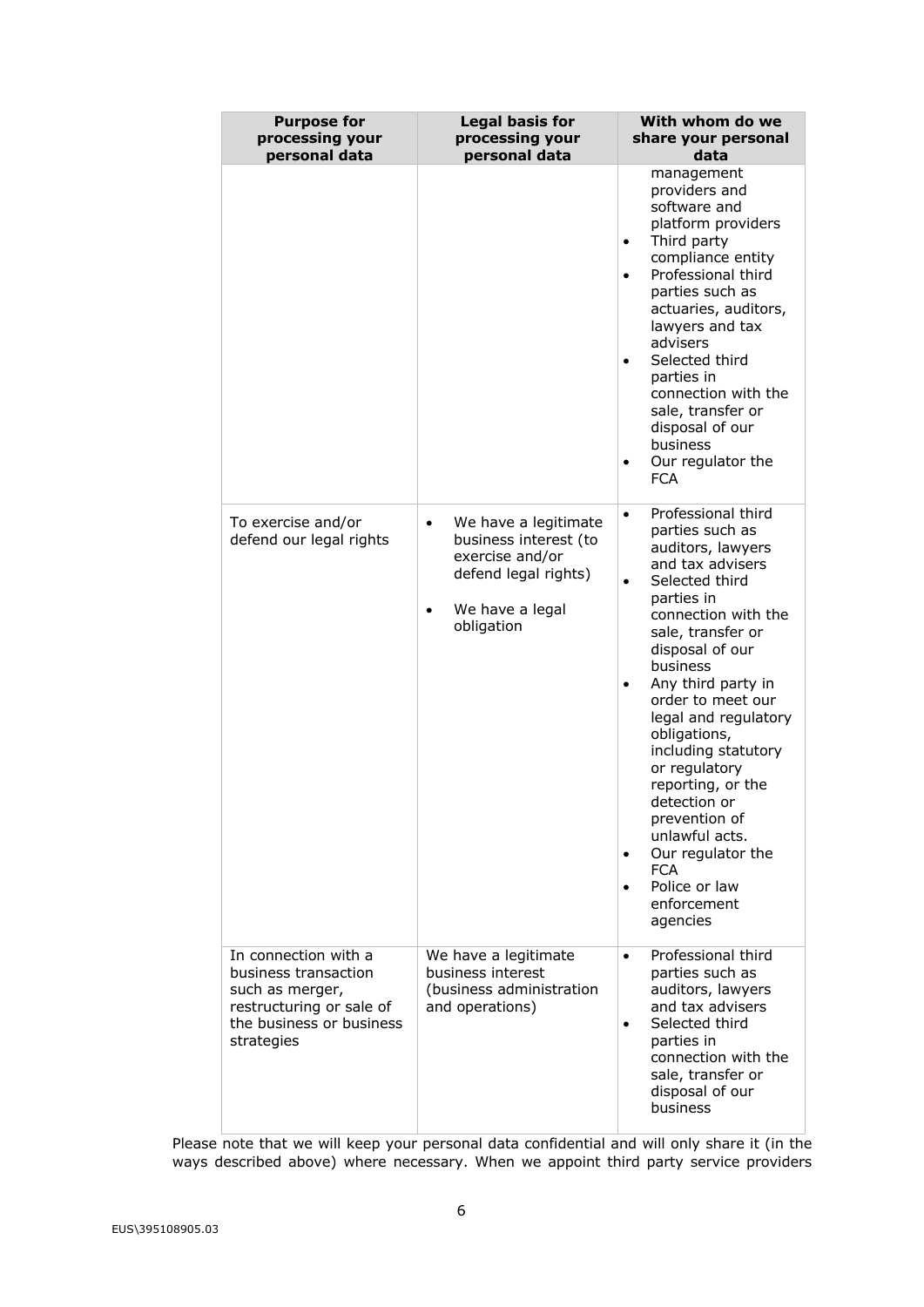who act as processors on our behalf, we require them to comply with strict contractual obligations (which restrict their uses) and data protection laws.

### 3.2 **Our business partners, suppliers and their personnel**

This section provides information about the personal data about you that we obtain and use if you are a supplier, introducer or business partner that we engage or work with when providing our services or running our business.

- (a) What personal data do we collect and use?
	- (i) **Identity Details** includes name, title, gender and date of birth
	- (ii) **Contact Details** includes telephone numbers, email addresses (personal or work), and contact address
	- (iii) **Business/professional Details** includes industry or job role or credentials
	- (iv) **Financial Information** includes bank details and account numbers and invoice details
	- (v) **Technical Data** which is any information obtained from cookies. Please see our cookies policy at https://www.mayfair-capital.co.uk/cookie-policy for more information
	- (vi) other information (including publicly available information) obtained as part of our due diligence checks
	- (vii) information captured during any correspondence with you

We do not collect any of your special category data; this is any information relating to your health or medical records, genetic or biometric data, criminal convictions, sex life, sexual orientation, racial or ethnic origin, political opinions, religious or philosophical beliefs, trade union membership) or criminal convictions data.

(b) How do we collect your personal data?

We may collect your personal data:

- (i) directly from you
- (ii) via our website
- (iii) during any form of communications or correspondence
- (iv) from third parties who might introduce or refer you to us
- (v) via publicly available sources such as internet search engines or companies house
- (vi) from professional advisors including external legal advisors
- (b) For what purpose do we use your personal data and who do we share it with?

We process your personal data for a number of different purposes and under data protection laws, we must have a "lawful basis" to do so. We rely on the following 'lawful bases' when processing your personal data: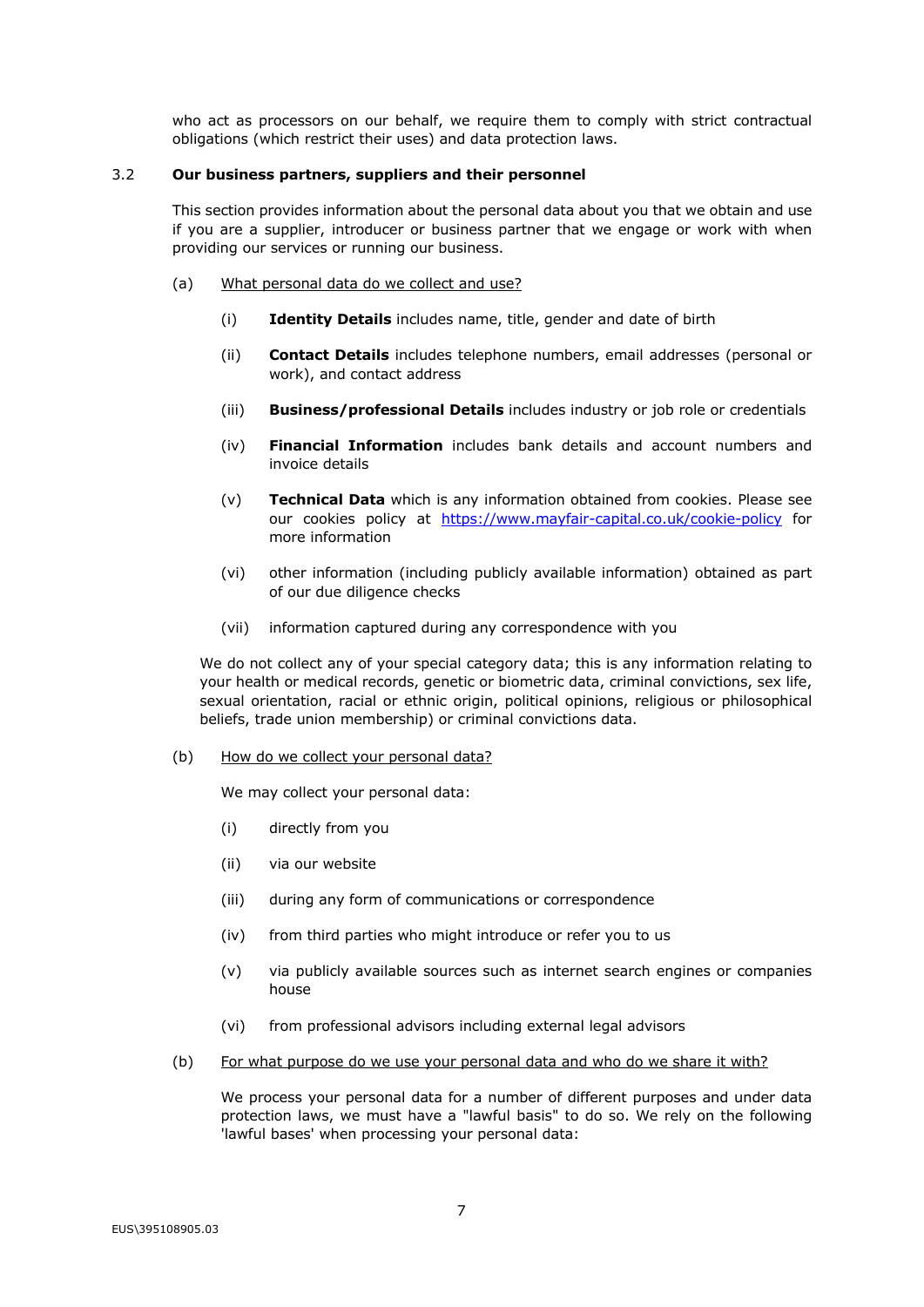- (i) we need to use your personal data to enter into or perform our agreement with you, for example, in order to fulfil our obligations to you under our contractual agreement in place with you;
- (ii) we or a third party have a legitimate business interest to use your personal data and your interests and fundamental rights do not override those interests. In all such circumstances, we will always consider your rights to privacy and carry out a balancing exercise to ensure that our legitimate business interest does not cause you harm or override your own right to privacy;
- (iii) we need to process your data for compliance with our legal or regulatory obligations as a regulated FCA entity.

Please see below for further details of the different ways we use your personal data, the lawful bases we rely on when doing so and details of with whom we may share your personal data.

| <b>Purpose for processing</b><br>your personal data                                                                                                                                                                             | <b>Legal basis for</b><br>processing your<br>personal data                                                                                                                                                                                                | With whom do we<br>share your personal<br>data                                                                                                                                                                                                                                                                                                                                                                                                                                                                                      |
|---------------------------------------------------------------------------------------------------------------------------------------------------------------------------------------------------------------------------------|-----------------------------------------------------------------------------------------------------------------------------------------------------------------------------------------------------------------------------------------------------------|-------------------------------------------------------------------------------------------------------------------------------------------------------------------------------------------------------------------------------------------------------------------------------------------------------------------------------------------------------------------------------------------------------------------------------------------------------------------------------------------------------------------------------------|
| Administration, onboarding<br>of a supplier/business<br>partner (including due<br>diligence checks) and<br>supplier management; this<br>will include billing and<br>financing and general<br>correspondence or<br>communication | We need to use<br>$\bullet$<br>your personal data<br>to perform the<br>agreement we have<br>with you.<br>We need to use<br>$\bullet$<br>your personal data<br>for our legitimate<br>business interests<br>(business)<br>administration and<br>operations) | Service providers<br>$\bullet$<br>and agents (including<br>their subcontractors)<br>such as IT suppliers,<br>finance and payment<br>processing providers,<br>Professional third<br>$\bullet$<br>parties such as<br>auditors, lawyers and<br>tax advisers<br>Selected third parties<br>$\bullet$<br>in connection with<br>the sale, transfer or<br>disposal of our<br>business<br>Our regulator the<br>$\bullet$<br><b>FCA</b>                                                                                                       |
| To comply with applicable<br>laws and our regulated<br>obligations, court orders,<br>government and law<br>enforcement agencies'<br>requests                                                                                    | We have a<br>$\bullet$<br>legitimate business<br>interest (to comply<br>with law<br>enforcement<br>agencies' requests<br>and assist with the<br>prevention or<br>detection of<br>criminal activity).<br>We have a legal<br>$\bullet$<br>obligation.       | Professional third<br>$\bullet$<br>parties such as<br>auditors, lawyers and<br>tax advisers<br>Selected third parties<br>$\bullet$<br>in connection with<br>the sale, transfer or<br>disposal of our<br>business<br>Any third party in<br>$\bullet$<br>order to meet our<br>legal and regulatory<br>obligations, including<br>statutory or<br>regulatory reporting,<br>or the detection or<br>prevention of<br>unlawful acts.<br>Government<br>$\bullet$<br>departments where<br>reporting is<br>mandatory under<br>applicable law. |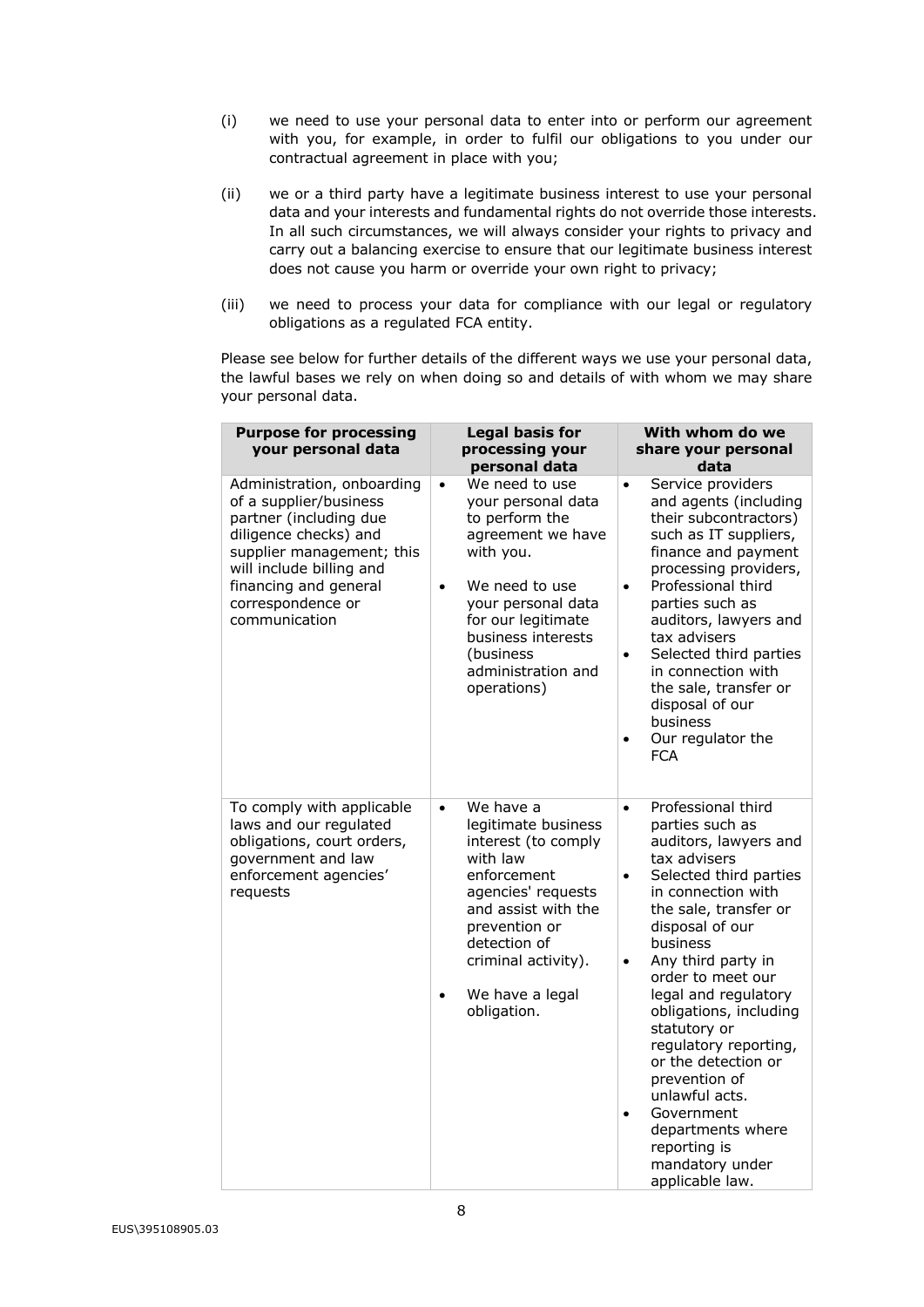| <b>Purpose for processing</b><br>your personal data                                                                                | <b>Legal basis for</b><br>processing your<br>personal data                                                        | With whom do we<br>share your personal<br>data                                                                                                                                                                                                                                                                                                                                                                    |
|------------------------------------------------------------------------------------------------------------------------------------|-------------------------------------------------------------------------------------------------------------------|-------------------------------------------------------------------------------------------------------------------------------------------------------------------------------------------------------------------------------------------------------------------------------------------------------------------------------------------------------------------------------------------------------------------|
|                                                                                                                                    |                                                                                                                   | Police or law<br>$\bullet$<br>enforcement<br>agencies<br>Our regulator the<br>$\bullet$<br><b>FCA</b>                                                                                                                                                                                                                                                                                                             |
| For general business<br>management and<br>operation purposes such<br>as business planning and<br>audits                            | We have a legitimate<br>business interest<br>(business<br>administration and<br>operations)                       | Service providers<br>$\bullet$<br>and agents (including<br>their subcontractors)<br>such as IT suppliers,<br>finance and payment<br>processing providers,<br>Professional third<br>$\bullet$<br>parties such as<br>actuaries, auditors,<br>lawyers and tax<br>advisers<br>Selected third parties<br>in connection with<br>the sale, transfer or<br>disposal of our<br>business<br>Our regulator the<br><b>FCA</b> |
| To exercise and/or defend<br>our legal rights                                                                                      | Legitimate interests<br>$\bullet$<br>(to exercise and/or<br>defend legal rights)<br>We have a legal<br>obligation | Professional third<br>$\bullet$<br>parties such as<br>auditors, lawyers and<br>tax advisers<br>Selected third parties<br>in connection with<br>the sale, transfer or<br>disposal of our<br>business<br>Our regulator the<br><b>FCA</b>                                                                                                                                                                            |
| In connection with a<br>business transaction such<br>as merger, restructuring or<br>sale of the business or<br>business strategies | We have a legitimate<br>business interest<br>(business)<br>administration and<br>operations)                      | Professional third<br>$\bullet$<br>parties such as<br>auditors, lawyers and<br>tax advisers<br>Selected third parties<br>in connection with<br>the sale, transfer or<br>disposal of our<br>business                                                                                                                                                                                                               |

Please note that we will keep your personal data confidential and will only share it (in the ways described above) where necessary.

# 3.3 **Visitors to our website**

This section details the personal data about you that we obtain and use if you are a user of our website.

(a) What personal data do we collect and use?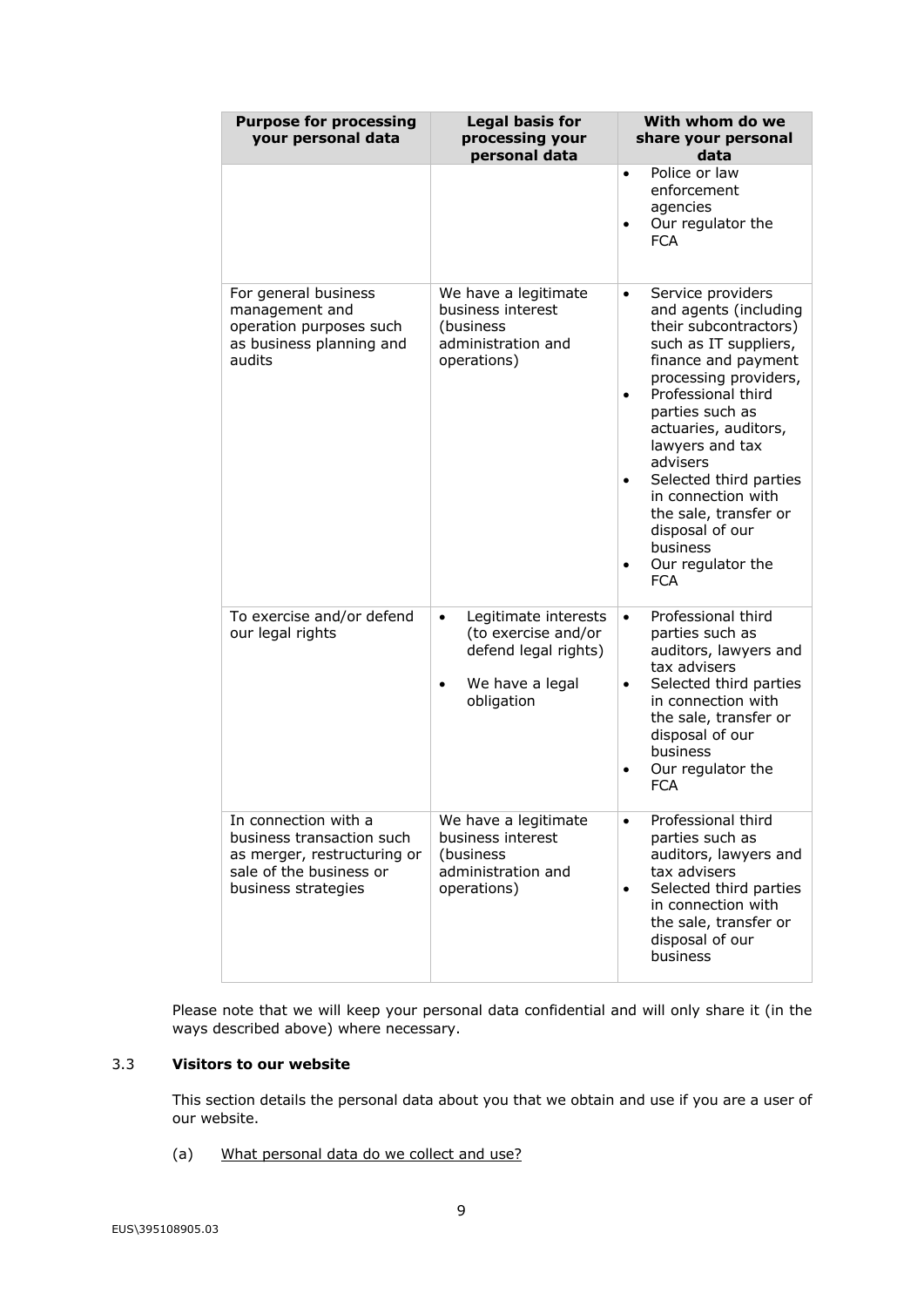- (i) general information such as your name, job title and company you work for if you submit an enquiry via our website
- (ii) contact details including your phone number and email address
- (iii) any information that you choose to provide to us in relation to the nature of your query
- (iv) information obtained through our use of cookies such as unique user identifiers, IP address and login data; please see our cookies policy at https://www.mayfair-capital.co.uk/cookie-policy for more information
- (v) your marketing preferences
- (b) How do we collect your personal data?

We obtain your personal data directly from our website and via cookies.

(a) For what purpose do we use your personal data and who do we share it with?

We process your personal data for a number of different purposes and under data protection laws, we must have a "lawful basis" to do so. We rely on the following 'lawful bases' when processing your personal data:

- (i) we or a third party have a legitimate business interest to use your personal data and your interests and fundamental rights do not override those interests, such as maintaining our business records, conducting audits; ensuring the security of our systems and carrying out business analysis. In all such circumstances, we will always consider your rights to privacy and carry out a balancing exercise to ensure that our legitimate business interest does not cause you harm or override your own right to privacy; or
- (ii) we have your consent.

Please see below for further details of the different ways we use your personal data, the lawful bases we rely on when doing so and details of with whom we may share your personal data.

| <b>Purpose for</b><br>processing<br>your personal<br>data                   | <b>Legal basis for</b><br>processing your<br>personal data                               | With whom do we share your<br>personal data                                                                                                                                                                                                                              |
|-----------------------------------------------------------------------------|------------------------------------------------------------------------------------------|--------------------------------------------------------------------------------------------------------------------------------------------------------------------------------------------------------------------------------------------------------------------------|
| Communicating<br>with you and<br>responding to<br>any enquiries<br>you have | We have a legitimate<br>business interest<br>(business administration<br>and operations) | Service providers and agents<br>٠<br>(including their subcontractors)<br>such as IT suppliers, our website<br>operators and software and<br>platform providers<br>Selected third parties in<br>٠<br>connection with the sale,<br>transfer or disposal of our<br>business |
| Ensuring that<br>our websites<br>operate and<br>are user<br>friendly        | We have a legitimate<br>business interest (IT<br>operations)                             | Service providers and agents<br>$\bullet$<br>(including their subcontractors)<br>such as IT suppliers, our website<br>operators and software<br>providers<br>Selected third parties in<br>٠<br>connection with the sale,                                                 |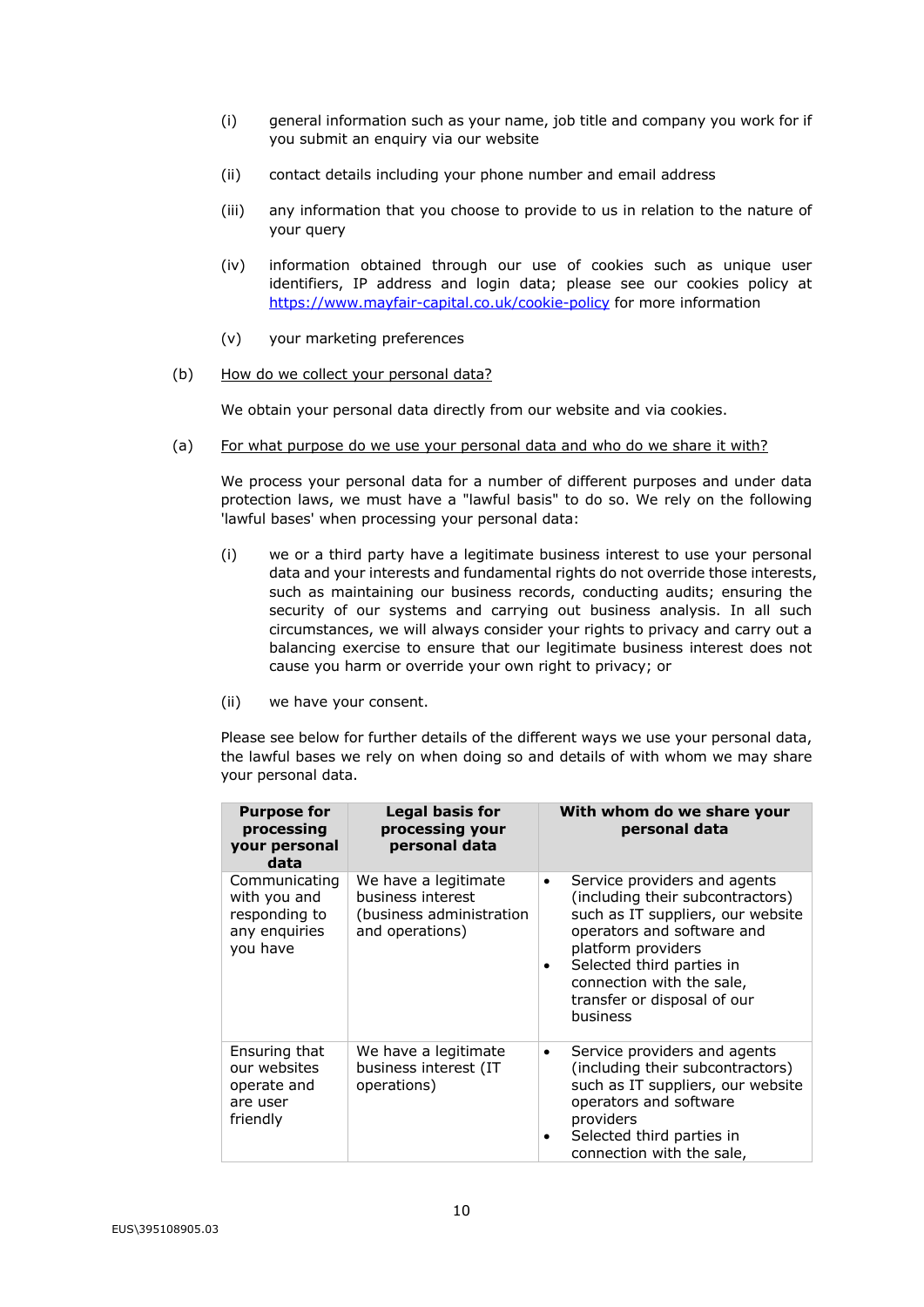| <b>Purpose for</b><br>processing<br>your personal<br>data                                                                                              | <b>Legal basis for</b><br>processing your<br>personal data | With whom do we share your<br>personal data                                                                                                                                                                                                                                                                 |
|--------------------------------------------------------------------------------------------------------------------------------------------------------|------------------------------------------------------------|-------------------------------------------------------------------------------------------------------------------------------------------------------------------------------------------------------------------------------------------------------------------------------------------------------------|
|                                                                                                                                                        |                                                            | transfer or disposal of our<br>business                                                                                                                                                                                                                                                                     |
| Monitoring and<br>analysing<br>usage of our<br>website and<br>presenting<br>relevant<br>information to<br>you based<br>upon your<br>browsing<br>habits | We have your consent.                                      | Service providers and agents<br>٠<br>(including their subcontractors)<br>such as IT suppliers, Google<br>Analytics, our website operators<br>and software providers<br>Selected third parties in<br>$\bullet$<br>connection with the sale,<br>transfer or disposal of our<br><b>business</b>                |
| Advertising,<br>marketing, and<br>promotional<br>purposes                                                                                              | We have your consent.                                      | Service providers and agents<br>$\bullet$<br>(including their subcontractors)<br>such as IT suppliers, Google<br>Analytics, our website operators<br>and software providers<br>Selected third parties in<br>٠<br>connection with the sale,<br>transfer or disposal of our<br>business<br>Marketing agencies |

Please note that we will keep your personal data confidential and will only share it (in the ways described above) where necessary. When we appoint third party service providers who act as processors on our behalf, we require them to comply with strict contractual obligations (which restrict their uses) and data protection laws.

### **4. AUTOMATED PROCESSING**

We do not carry out any automated decision-making. If this changes, we will let you know.

## **5. INTERNATIONAL TRANSFERS OF PERSONAL DATA**

We do not transfer your personal data outside of the UK and/or the EEA. If this changes, we will let you know.

### **6. DIRECT MARKETING**

- 6.1 We may from time to time provide you with information about our services or those of third parties which we think will be of interest to you or which you have asked us to provide you with. This may be sent by email or we may contact you by phone.
- 6.2 We ensure that our marketing activities comply with all applicable law. In some cases, this may mean that we ask for your consent before sending you marketing emails.
- 6.3 Please note that you can opt out of receiving any marketing communications at any time. An "unsubscribe" link appears in all our marketing emails. To unsubscribe from emails sent by us, simply click on the link at any time. Alternatively, you can contact us to update your preferences using the contact details in the "Contacting Us" section below (see section **Error! Reference source not found.**). In such circumstances, we will continue where necessary to send you service related communications as these will not constitute marketing communications.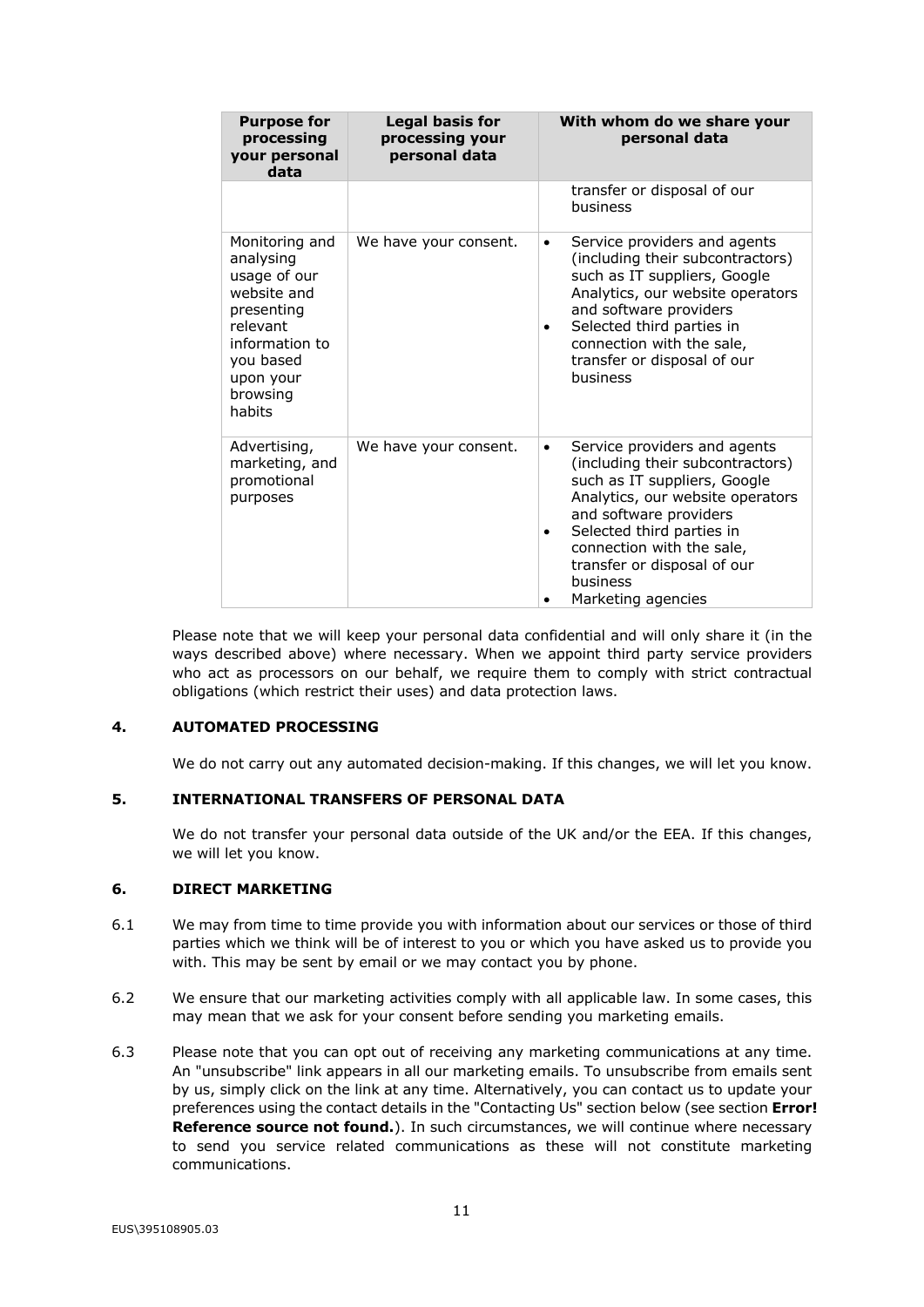### **7. HOW WE PROTECT YOUR PERSONAL DATA**

We are committed to safeguarding and protecting your personal data and implement and appropriate technical and organisational measures to ensure that your personal data is adequately protected.

### **8. HOW LONG WE WILL HOLD YOUR PERSONAL DATA FOR**

We will store your personal information for as long as is reasonably necessary for the purposes set out in this privacy policy and to comply with our regulatory obligations as mandated by the FCA. For example where you are a client, we will retain your personal data for seven (7) years following the expiry of our business relationship with you. Where your personal information is no longer needed, we will ensure that it is disposed of in a secure manner.

#### **9. YOUR RIGHTS IN RELATION TO THE PERSONAL DATA WE COLLECT**

- 9.1 Under data protection laws within the UK, you have certain data protection rights which you can exercise in respect of the personal data that we hold about you. If you wish to exercise these rights at any time please contact us using the details set out in section 10.
- 9.2 Please note that not all of your data subject rights will be absolute this means that there may be some circumstances where we may not be able to comply with your request (such as where this would conflict with our obligation to comply with other regulatory and/ or legal requirements). However, if we cannot comply with your request, we will tell you the reason, and we will always respond to any request you make.
- 9.3 There may also be circumstances where exercising some of these rights (such as the right to erasure, the right to restrict processing and the right to withdraw consent) will mean we can no longer provide you with our services and it may therefore result in the cancellation of our agreement with you. We will inform you of these consequences when you exercise your right.
- 9.4 Your rights under data protection laws in the UK are:

### (a) **the right to access your personal data**:

- (i) you are entitled to a copy of the personal data we hold about you and certain details of how we use it; and
- (ii) we will usually provide you with your personal data in writing, unless you request otherwise, or where you have made the request using electronic means, in which case the information will, where possible, be provided to you by electronic means;
- (b) **the right to rectification**: we take reasonable steps to ensure that your personal data that we hold is accurate and complete, however, you can ask us to amend or update the personal data if you do not believe that this is so or if your details change;
- (c) **the right to erasure**: you have the right to ask us to erase your personal data in certain circumstances, for example where you withdraw your consent or where the personal data we obtained is no longer necessary for the original purpose; this right, will, however, need to be balanced against other factors, for example, we may have legal obligations which mean we cannot comply with your request;
- (d) **the right to restrict processing**: in certain circumstances, you are entitled to ask us to stop using your personal data, for example where you think that we no longer need to use your personal data or where you think that the personal data we hold about you may be inaccurate;